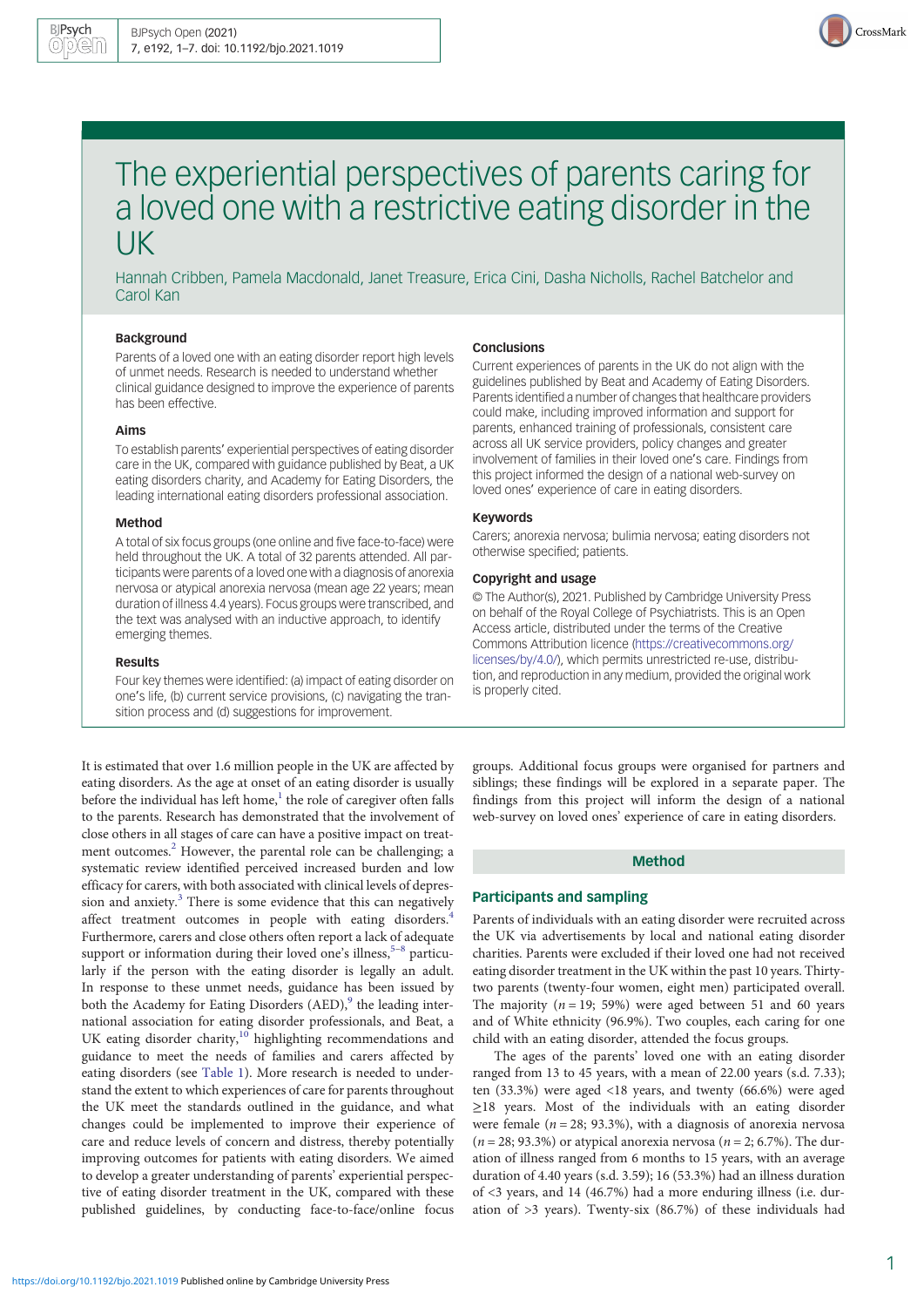<span id="page-1-0"></span>

| Table 1 Published guidelines for meeting the needs of families and carers affected by eating disorders                                                                                                                                                                                                |
|-------------------------------------------------------------------------------------------------------------------------------------------------------------------------------------------------------------------------------------------------------------------------------------------------------|
| Academy for Eating Disorders                                                                                                                                                                                                                                                                          |
| 1. Access to quality care: All patients have the right to immediate care for medical and/or psychiatric instability, followed by timely and non-discriminatory                                                                                                                                        |
| access to appropriate specialty care.                                                                                                                                                                                                                                                                 |
| 2. Respect: All patients, caregivers and family members have the right to be treated with respect throughout the assessment, planning and treatment process.<br>Patients and carers should never be judged or stigmatised based on symptoms, behaviours or past treatment history.                    |
| 3. Informed consent: When making healthcare decisions, patients and caregivers have the right to full disclosure by healthcare professionals about treatment<br>best-practices, risks, costs, expected service outcomes, other treatment options, and the training and expertise of their clinicians. |
| 4. Participation: Families and other designated carers have a right to participate in treatment as advocates for the best interests of their loved ones. Caregiving                                                                                                                                   |
| responsibilities and degrees of participation will necessarily vary depending on the age, mental state and diagnosis of the patient, as well as the caregiver's<br>skills, availability, personal health, resources and other circumstances.                                                          |
| 5. Communication: All patients and carers have the right to establish regular and ongoing communications through clearly defined channels. Caregivers and                                                                                                                                             |
| family members have the right to communicate their observations and concerns to professionals and to receive information when the patient's medical<br>stability and/or psychiatric safety is threatened or at risk.                                                                                  |
| 6. Privacy: All patients and carers have a right to expect their health professionals to understand, communicate and respect the applicable privacy or age-of-                                                                                                                                        |
| consent regulations that govern the communication of health and treatment information, as well as the circumstances and conditions that may override<br>privacy concerns or transfer authority regarding treatment decisions.                                                                         |
| 7. Support: All caregivers have a right to receive information, resources and support services to help them understand and carry out the expectations and                                                                                                                                             |
| responsibilities of their roles as partners in treatment.                                                                                                                                                                                                                                             |
| Beat                                                                                                                                                                                                                                                                                                  |
| 1. Have a policy that ensures optimum involvement of and support for all carers as soon as a loved one starts treatment.                                                                                                                                                                              |
| 2. Train all service staff in the application of the policy and these standards with particular focus on the importance of carers as a resource for recovery.                                                                                                                                         |
| 3. Provide all carers with useful and comprehensive information about eating disorders when their loved one receives a diagnosis.                                                                                                                                                                     |
| 4. Offer all carers and siblings an assessment of their own needs when a loved one receives an eating disorder diagnosis, continue to monitor their well-being                                                                                                                                        |
| throughout the sufferer's treatment and, where necessary, refer carers to specialist services.                                                                                                                                                                                                        |
| 5. Offer all carers options for peer-to-peer support.                                                                                                                                                                                                                                                 |
| 6. Offer all carers opportunities to learn the necessary skills to provide optimum support for their loved ones.                                                                                                                                                                                      |
| 7. Inform and engage carers when a loved one faces a transition between services and ensure that effective communication between both services and carers                                                                                                                                             |

- takes place.
- 8. Provide a mechanism by which carers' input and feedback is sought and acted upon.

experience of out-patient care, seventeen (56.7%) had accessed inpatient care and three (10%) had received day-care treatment. Eight (26.7%) had only ever accessed child and adolescent mental health services (CAMHS) treatment settings, eight (26.7%) only had experience of care in adult services and 14 (46.7%) had accessed both CAMHS and adult services.

## Procedure

This study was performed in accordance with the Declaration of Helsinki and approved by King's College London (approval number HR-19/20-14803). All participants provided written informed consent to participate. All focus groups were held early in 2020; five were face-to-face focus groups held in London, Derby, Wrexham and Belfast, to ensure cross-UK representation. In light of the COVID-19 outbreak, the sixth focus group was held virtually, using Microsoft Teams for Mac (Version 16.35); this group was exclusively open to parents who had experienced care in Scotland.

A topic guide for the focus groups was collaboratively developed in advance during two discussion groups of professionals, carers and patients. At the start of each focus group, participants completed demographic questionnaires. The focus groups were led by one of two researchers (C.K. or H.C.), with the lead researcher recording the discussion. During the focus groups, the participants were informed of the overall aims of the research, and the recommendations published by both the AED and Beat were outlined to aid the discussion. The topic guide used in all focus groups is outlined in Appendix 1. Recordings were transcribed, and any identifiable information was removed before analysis.

# Analysis

Data were analysed by using an inductive approach to thematic analysis at the semantic level, meaning that themes are identified within the explicit meanings of the data, and analysed and reported without trying to fit into a pre-existing coding frame, or the researcher's

preconceptions.<sup>[11](#page-6-0)</sup> Two researchers (P.M. and H.C.) worked independently on the identification of themes within the transcripts, fol-lowing the six phases outlined by Braun and Clarke.<sup>[11](#page-6-0)</sup> When devising the final thematic framework, researchers held discussions on eight separate occasions, with themes being consolidated and labels edited to more accurately reflect the content of the nodes after each discussion. All analysis was carried out with NVivo for Mac (Version 12, QSR International, Doncaster, Australia; see [https://www.qsrinternational.com/nvivo-qualitative-data-analysis](https://www.qsrinternational.com/nvivo-qualitative-data-analysis-software/support-services/nvivo-downloads)[software/support-services/nvivo-downloads](https://www.qsrinternational.com/nvivo-qualitative-data-analysis-software/support-services/nvivo-downloads)).

# Results

Four higher-order themes emerged from the six data-sets, outlined alongside the lower-order themes in [Fig. 1](#page-2-0).

# Impact of an eating disorder on one's life

Parents described their perspectives of how their child's eating disorder has affected life for themselves and their family. Accounts of parental struggles and challenges included confusion, frustration, guilt, stress, loneliness, feeling overwhelmed, hopelessness, lack of control and fear for the future. Parents reflected upon perceived mistakes made in their caring responses and the stigma faced throughout the illness. Parents described noticing deteriorations in their own physical/mental health since the onset of the illness, and highlighted financial/logistical barriers to accessing support for this.

'And you can feel terribly isolated from your kind of friends …' Focus group 3, participant 6 (female).

'I realise a lot of what I was doing wasn't actually helping him …' Focus group 2, participant 3 (female).

'I'm going on to antidepressants at the end of the month because it's just too stressful …' Focus group 4, participant 1 (female).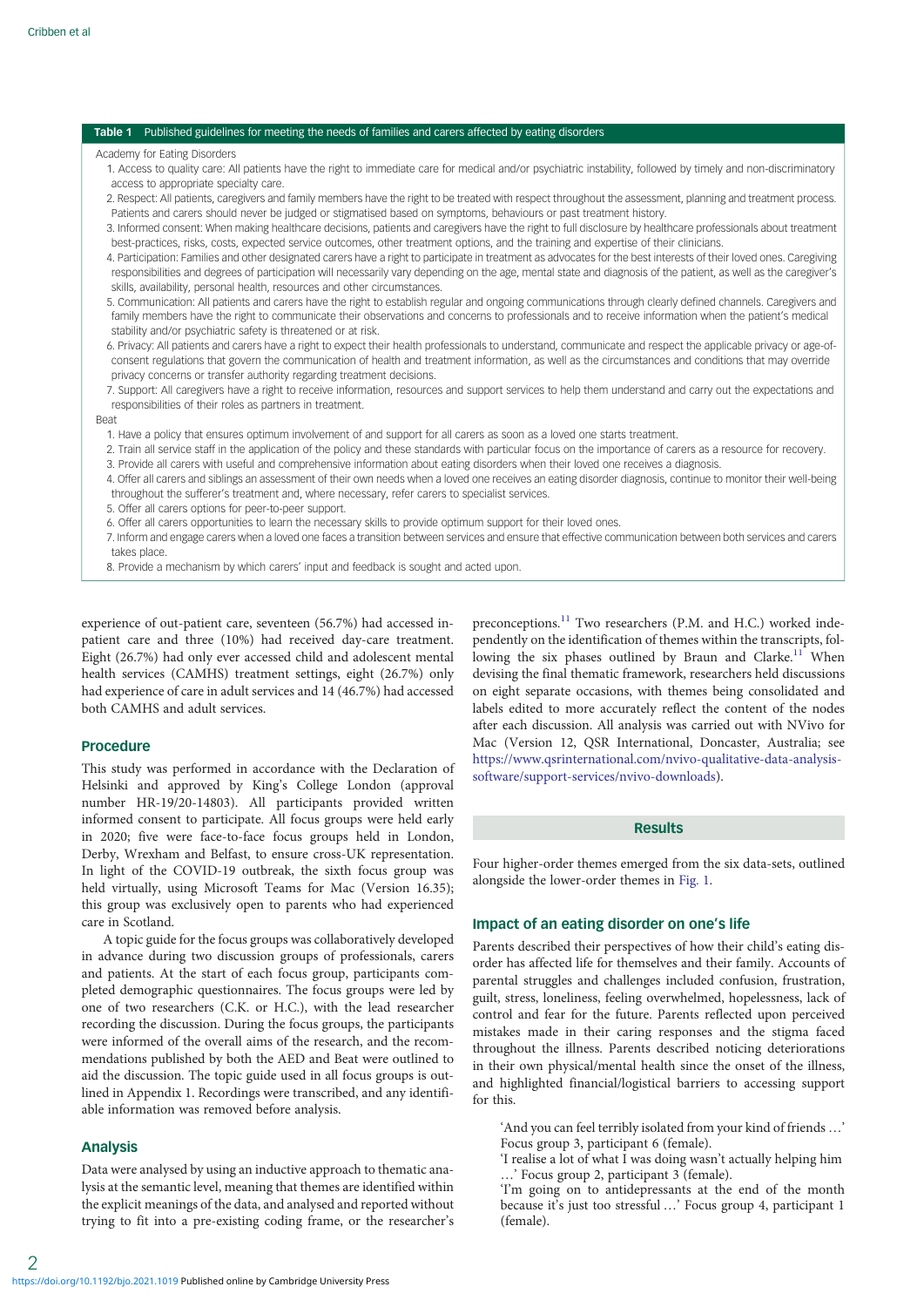<span id="page-2-0"></span>

Fig. 1 Higher- and lower-order themes generated from focus groups, using thematic analysis.

Parent and patient self-efficacy was highlighted in all focus groups. Examples of parent self-efficacy included efforts and determination to access appropriate care and/or information, as well as efforts to improve the quality of care provided. Further comments related to parent's attempts to protect their own well-being, such as adopting a positive mindset. Parents described the perceived benefits of their loved one also exhibiting self-efficacy throughout the treatment journey.

'I got access to information by finding out people whose children are going through it and really directly contacting the tertiary services, you know, the regional services and asking for help.' Focus group 2, participant 1 (female).

'But apart from the one appointment that I took her to, she's driven herself to all the appointments, I've had no contact whatsoever and she has done very well …' Focus group 5, participant 1 (female).

Parents described living with problematic thoughts and behaviours, including their perceptions of their loved one's rigid eating patterns, body shape concerns and age-inappropriate thoughts and behaviours. The worries encountered by parents when they perceive their loved one to be resisting and/or denying treatment were also described.

'… she's 27 but she's behaving like a child, she calls me mummy ...' Focus group 1, participant 2 (female).

'… this time, she's got that body dysmorphia which she didn't have the last time, so she doesn't see the bones are sticking out of her.' Focus group 4, participant 3 (male).

Parents expressed concern for the impact that the eating disorder has on the wider family including siblings, partners or the wider family system.

'We used to have loads of friends come over all the time, and then my sons … stopped inviting friends round because they didn't know whether plates would be thrown, or she would yell.' Focus group 5, participant 3 (female).

# Current service provisions

The following subthemes reflect parent's accounts on any aspect of service provision. Parents reflected on the availability and accessibility of support for the caring role, including information, skills training, peer support, family therapy and meal support. Methods of support provision were described, including through service providers, charities/external organisations, schools, online platforms/ social media or other carers. Further comments described the quality and usefulness of the support provided.

'I found the family therapy quite good because it's a really good environment for us to chat in, with having someone else there to sort of act as a mediator.' Focus group 3, participant 4 (female).

'The parent support group that we go to, that was my lifeline, and they have more skill, more knowledge, more idea of what you're going through as a family because they've been there.' Focus group 5, participant 5 (female).

Parents reflected upon their level of involvement in the recovery process. There are accounts of parents feeling excluded from the recovery process because of confidentiality policies, intentional or unintentional actions of the clinical team, or the patient themselves not wanting their carers involved. Further comments related to an exclusion from service provision more generally, in terms of not seeking or valuing carer's feedback. Some positive experiences of feeling included in the recovery process are also covered in this node.

... if we ask a question we're definitely not being blanked. Those questions are being absorbed and being answered' Focus group 1, participant 1 (male).

'We didn't have any feedback from appointments, we had no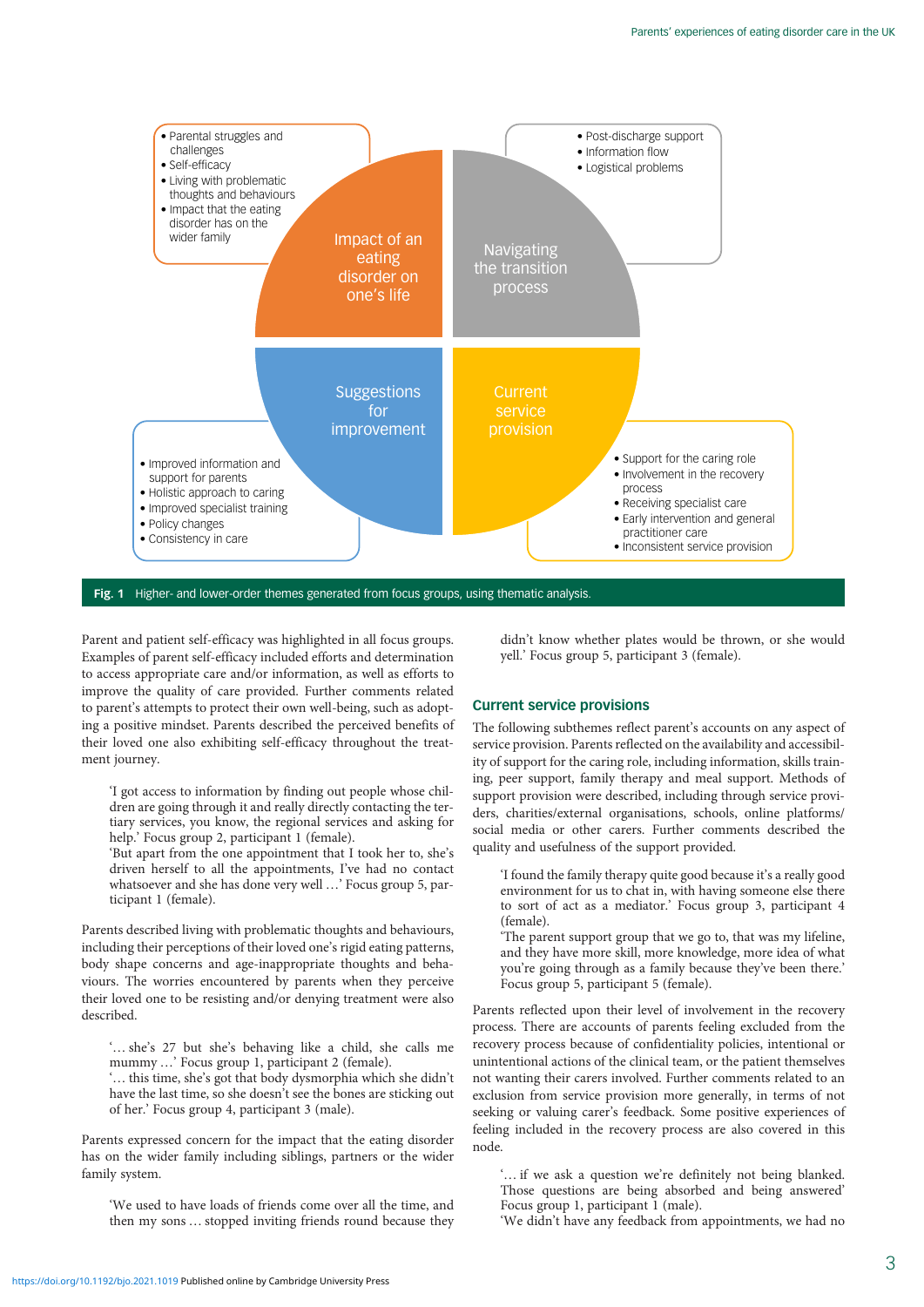contact with the service at all and felt like we were absolutely left hanging.' Focus group 6, participant 2 (female).

Carers reflected upon their loved one's experiences relating to receiving specialist care for the eating disorder. There are descriptions of problems receiving high-quality health and social care for various reasons, including strict admission criteria and discharge policies, inadequate training of staff, stigma, bed/staff/financial shortages, extensive waiting lists, administrative errors and/or unsatisfactory adjustments made for patients with comorbidities. Carers reflected on the consequences of delayed or inadequate access to services. A smaller number of comments reflected positively on the quality of care delivered by specialist teams.

'Our daughter asked to be admitted and she was told no, today, she doesn't meet the criteria.' Focus group 4, participant 1 (female).

... she was put on the urgent list because her BMI [body mass index] was so low but that was 3 months waiting list' Focus group 5, participant 5 (female).

'I know where I am, once you're referred to the eating disorder service they will see you within a week and they are really good.' Focus group 2, participant 3 (female).

Parents described experiences of early intervention and general practitioner (GP) care, including the quality of care received from GPs during early consultations. Parents emphasised the importance of early intervention and reflected upon the adequacy of information and support given to patients and their families up to and including the diagnostic assessment. Although most comments described negative experiences, some parents reflected positively on the early stages of accessing care.

'… she presented herself to the doctors and said 'I think I've got an eating disorder'. They weighed her and said 'well you're not, you're too heavy' so there was no referral made, there was no suggestion or anything, it was almost dismissed.' Focus group 1, participant 3 (female).

'the GP was really good and referred her really fast.' Focus group 5, participant 3 (female).

There are many references to inconsistent service provision, including disparities between services either within the same area (e.g. CAMHS versus adults; day care versus community care) or across different geographical areas. This node also incorporated inconsistences in care within the same service, such as conflicting advice from staff. Parents described disparities between treatment provisions for physical illnesses such as cancer, compared with mental illnesses.

'They're meant to be governed by the NICE [National Institute for Health and Care Excellence] guidelines, aren't they? So, they all should be providing the same thing, but they're not' Focus group 4, participant  $2$  (male).

# Navigating the transition process

There were several subthemes that represented issues concerning the transition process from in-patient to home or CAMHS to adult services. Parents described views on post-discharge support offered to either patient, their families or both, including followup and relapse prevention plans, community support and crisis planning. The majority of these views were negative, although there were a small number of positive experiences.

'… she sees a community nurse once a week, she comes to the house, and she was told that there was no care plan, there hadn't been one for the last 6 months. So the treatment she's receiving is totally inadequate or even, can't even think of the word, non-existent.' Focus group 3, participant 1 (female). '… the hospital supported her to get some work experience, she

loves dogs and so she's been going to puppy training, that's the first time she's engaged in anything …' Focus group 1, participant 3 (female).

Furthermore, the transition process can be affected by information flow, with problems reported in communication and sharing of information regarding the transition process causing considerable confusion. This node also featured a small number of positive comments relating to helpful communication between teams during the transition process.

'The counsellor she was seeing, or the therapist, did say they hadn't forwarded her on any information so she was dealing with it in the dark and I think that encouraged our daughter to think "what's the point, every time I go I have to start all over again I won't do it".' Focus group 1, participant 2 (female). '… I was in that handover meeting, and things were discussed' Focus group 5, participant 2 (female).

Finally, parents also describe how logistical problems involving geographical, funding or time constraint can affect the transition process.

'… we had the experience when we moved from one trust to another, we had to apply for special funding and then that was us to write to the commissioners, I mean we're lucky we could do it' Focus group 3, participant 4 (female).

#### Suggestions for improvement

This theme incorporates carers' ideas and suggestions as to what improvements could be made to improve experiences for themselves and their loved one. Parents suggested a perceived need for improved information and support for parents, including increased education and information regarding eating disorders and service provision, alongside a need for reassurance that the parents are not to blame. Suggestions for improved support came in various formats, from a community care coordinator to greater support from the team itself, enhanced therapeutic provisions, skills training, guidance with meal times, support for the carer's own emotional well-being and tailored support depending on the carer's relationship to their loved one.

'… every single person should have a care coordinator who is responsible for pulling everything together.' Focus group 1, participant 4 (female).

.. even if they just gave you a pack each on diagnosis, leaflets, information, they don't even have to tell you anything, just a ready-made pack to go.' Focus group 3, participant 1 (female).

Throughout all six focus groups, there were references to the desire for a more holistic approach to caring. Quotes indicate the desire for greater inclusion of close others in their loved one's treatment as well as being made to feel more valued in the process. Parents wanted to encourage the healthcare system to tailor treatments to the family structure, such as considering the needs of siblings or separated/divorced parents. There were further suggestions to include the patient's wider network, including schools.

'… whether it's in CAMHS or adult, in-patient or out-patient, they need to be listening to the parents and understand that the parents know their child best.' Focus group 3, participant 2 (female).

'CAMHS I think should involve schools as well for their input.' Focus group 5, participant 5 (female).

Parents also expressed the necessity of improved specialist training and resources for GPs to refer to appropriate specialist teams. Parents expressed an additional need for improved and more widespread specialist training for those who are providing treatment for the eating disorder.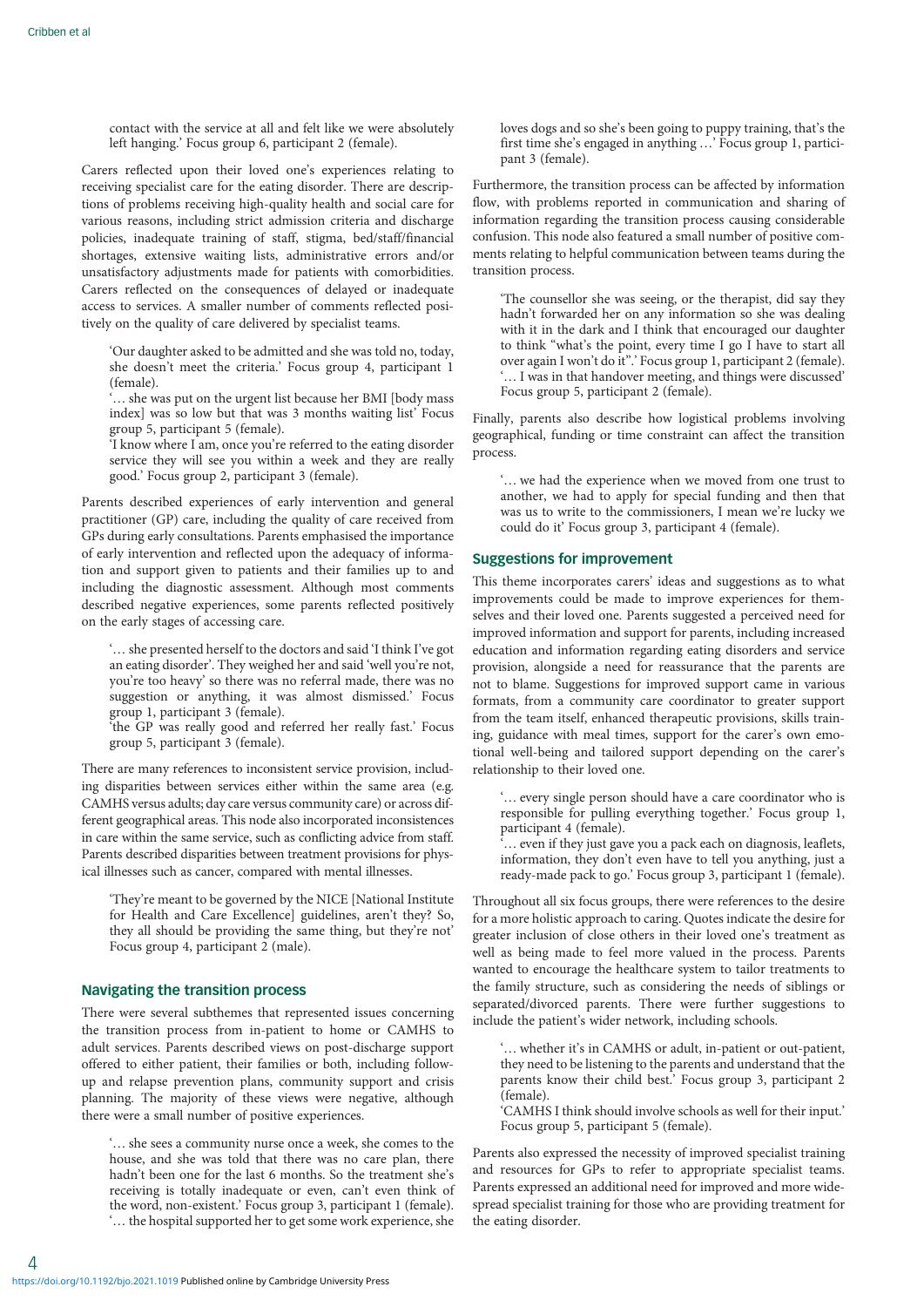'… well-trained staff would be the priority' Focus group 3, participant 5 (female).

Parents outlined their desire for policy changes, including changes to the legal framework, improved funding (especially for adult services), reduced use of bank staff, changes to discharge policies, addressing the present 'confidentiality' issue, implementing a system that provides carers with more input after patients are  $\geq$ 18 years of age and the eradication of body mass index (BMI) cut-off values required to access services.

'… I don't need to know everything that's been said but perhaps if she's been given release of hospital to our care, we need to know a little about what's happened.' Focus group 2, participant 4 (female).

'I would stop BMI [body mass index], because I think it's outdated …' Focus group 5, participant 3 (female).

Finally, parents described the importance of consistency in care and the need to ensure a consistent and standardised approach to care for all patients, across the UK, and over time. Comments related to the benefits of having consistency in the healthcare professional(s) and support systems that a patient and their family access throughout their treatment.

'It should be a standardisation of services and information for carers that is given to every carer as a basic minimum from every service in the country …' Focus group 2, participant 1 (female).

# **Discussion**

The main aim of this study was to better our understanding of parents' experiential perspective of eating disorder treatment in the UK, compared with published guidelines, to inform the design of a national survey for carers. Some parents did reflect upon positive experiences of care in the UK, matching the standards outlined in published guidelines. For example, some parents felt confident that they could ask questions about their loved one's treatment, aligning with Beat's eighth recommendation (see [Table 1](#page-1-0)). The AED's first recommendation is that all patients are given access to quality care, and some parents in our sample felt that this was achieved in terms of referral and/or waiting list durations (see section 'Current service provisions'). Additionally, there were examples of appropriate transition support for carers and their loved ones, including offering work experience to support transition into the community and inviting carers to a hand-over meeting when transferring between teams (see section 'Navigating the transition process'). These are practical examples of how service providers can meet Beat's seventh recommendation regarding transition support. Finally, both the AED and Beat emphasise the importance of providing support for the caring role, and our findings highlight some of the many ways that this has been accessed, including through family therapy and peer support (see section 'Current service provisions').

However, crucially, our findings revealed a number of shortcomings in current service provisions for parents of those with an eating disorder at all stages of treatment. This builds upon our understanding from previous research, $5-8,12$  $5-8,12$  $5-8,12$  $5-8,12$  $5-8,12$  as we now know that a lack of adequate support or information for parents is a common experience for parents across the UK, in a variety of treatment settings and at all treatment stages. Therefore, although some parents described positive experiences of care in the UK, it remains clear that standards are yet to reach the levels outlined in published guidelines.

# Clinical implications

To improve parent's experiences and meet the standards outlined in the Beat and AED published guidelines, parents in our focus groups suggested a number of practical steps that service providers can take. Some of these suggestions were based on experiences of what had worked well, whereas others were based on negative experiences of care. The consensus was that, overall, improvements were required to meet the standard of care outlined by Beat and the AED. Parents would greatly benefit from improved information and support, as well as healthcare professionals adopting a more inclusive approach to parents. Both the Beat and AED guidelines recommend involving carers at all stages of treatment; this is of particular importance as we know that this can have positive effects on their loved ones' treatment outcomes[.13](#page-6-0) Our findings suggest that not all parents currently feel involved in their loved ones' treatment (see section 'Current service provisions'), and this is something that parents would value (see section 'Suggestions for improvement'). However, parents expressed a desire to address the current 'confidentiality' issue with regards to patients aged ≥18 years. Although the right to confidentiality applies equally to adults and children, the difference in CAMHS settings is that the parent also has a right to care for their child (and hence requires the necessary knowledge to perform this care); this may explain why confidentiality appeared to be a more pertinent issue within adult settings. The AED specifically states that healthcare providers must 'respect the applicable privacy or age-of-consent regulations that govern the communication of health and treatment informa-tion'.<sup>[9](#page-6-0)</sup> Therefore, it is important that healthcare providers, especially in adult services, explore methods of ensuring that parents are involved in the recovery process without breaching confidentiality guidelines.

Previous research has demonstrated how such an approach can be beneficial for carers; the New Maudsley collaborative care intervention provides carers with theoretical and practical knowledge for coping with eating disorders.<sup>14</sup> This approach has been successful both in the form of a workshop<sup>15</sup> and self-help guides,<sup>16,17</sup> highlighting how a change in approach could target parents' currently unmet needs. Alongside this, a manualised psychoeducational group for earlyonset eating disorders in children and adolescents could address parent's desire for information on eating disorders alongside access to peer support, and can feasibly be delivered in a UK healthcare setting.<sup>18</sup> Further practical steps that healthcare providers could realistically take include ensuring that all services have easily accessible resources for parents/carers, having a named person that the parent can contact and involving parents early in their child's treatment journey.

Work is also being done to address the need for improved specialist training. In England, a national whole-team training (WTT) for children and young people's eating disorders services (CYP EDS) was delivered to all CYP EDS in 2017, as part of the implementation of the Access and Waiting Times Standard for Children and Young People with an Eating Disorder Commissioning Guide.<sup>[19](#page-6-0)</sup> A similar WTT for adult eating disorder services in England was commissioned for delivery in [20](#page-6-0)21.<sup>20</sup> In addition, first-episode rapid early intervention for eating disorders ( $\text{FREED}^{18}$ ) is a recently developed service model and care package that has been implemented within the UK healthcare system. Pilot studies indicate that adopting this model leads to reduced waiting times $^{21}$  $^{21}$  $^{21}$  and improved clinical outcomes.<sup>[22](#page-6-0)</sup> Over the next 5 years, it is hoped that FREED will be scaled up to be available to all young people who need it, and become more established in Wales, Scotland and Northern Ireland.<sup>[23](#page-6-0)</sup>

Although these examples illustrate how the healthcare system can make practical changes to improve parents' current experiences,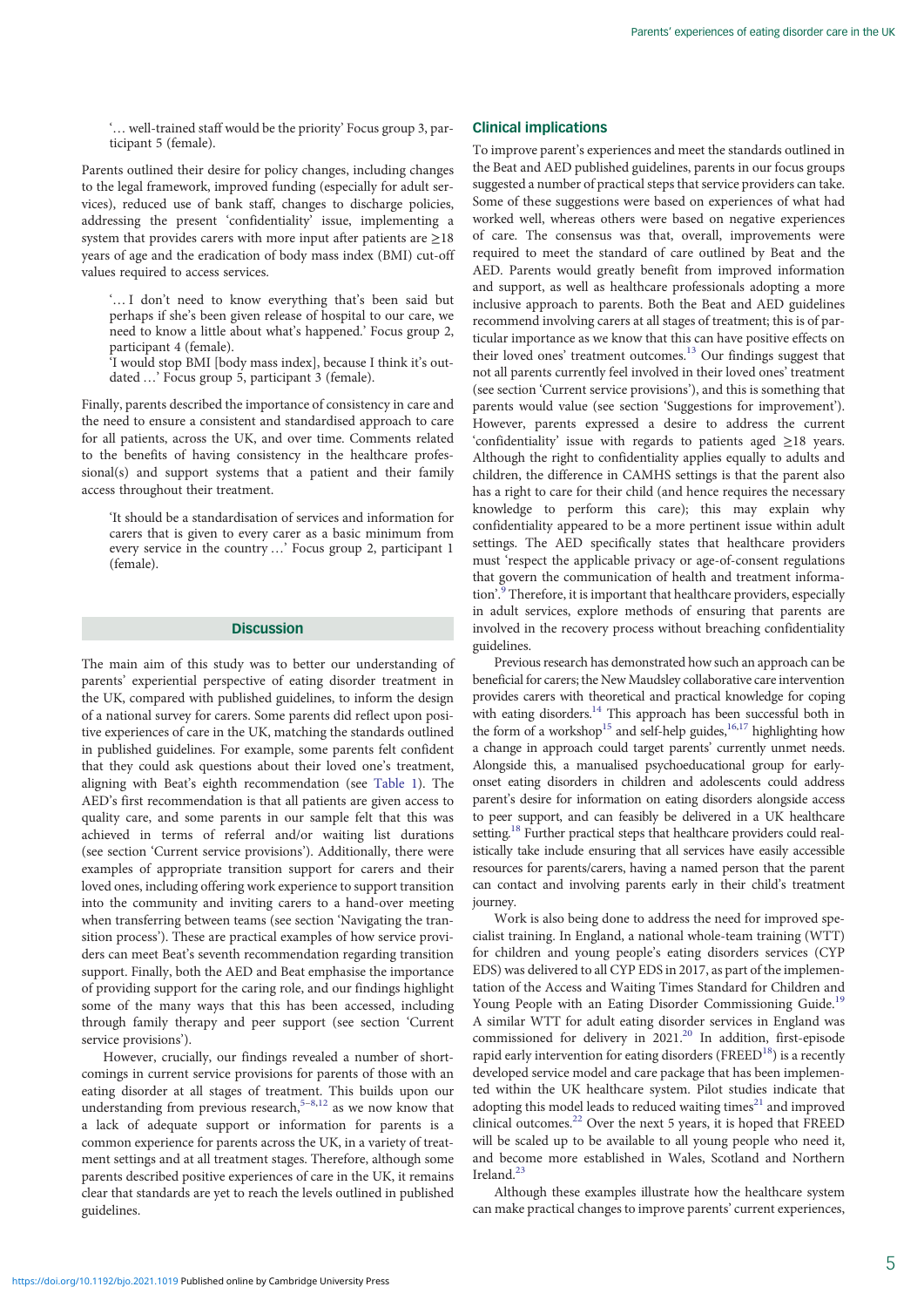our national survey will seek to explore these ideas in greater detail, so that suggestions for improvement can be strengthened by their specificity.

# Limitations

Participants in our sample were included if their child had accessed care for an eating disorder any time in the past 10 years, and therefore may have experienced care before the AED and Beat guidelines were published – in 2017 and 2019, respectively – making it difficult to ascertain the level of influence that these guidelines have had. However, our analysis did not reveal any perceived improvements in the quality of service provisions over time (i.e. since the guidelines were published), and the large majority of our participants were not aware that the guidelines existed. Although we measured illness duration, we did not specifically measure time since diagnosis; this would have been helpful to assess whether there were variations in participant's experiences dependent upon whether they had received care in recent years compared with approximately 10 years ago.

Furthermore, almost half of our sample had accessed eating disorder care in both CAMHS and adult services. Because of the anonymisation of transcripts before analyses, it was not possible to conduct a direct comparison between CAMHS and adult services, making it difficult to establish whether our findings are equally relevant in both settings. Parents are routinely involved in treatment for young people <16 years of age, and parents of adolescent anorexia nervosa patients report high levels of satisfaction with specialist services, $^{24}$  $^{24}$  $^{24}$  which may influence responses in some areas. Furthermore, CAMHS eating disorder services have undergone significant transformation since the introduction of increased funding in  $2016$ ,  $25$ and therefore there may be further disparities in experiences of care dependent on whether an individual received care before or after 2016. Future research should seek to investigate the impact of service transformation and associated training on adherence to the Beat and AED published guidelines on carers' involvement and experiences.

Our study was interrupted by the COVID-19 outbreak and subsequent lockdown, with the final focus group being moved online. Our analysis did not reveal any significant differences between the experiences of parents in the Scotland focus group (post-COVID-19) and previous focus groups (pre-COVID-19), suggesting that the experience of care for those in the Scotland focus group was not significantly affected by the pandemic. However, this indifference may be attributable to the small sample size in Scotland ( $n =$ 4) compared with all other focus groups combined  $(n = 28)$ , or because the topic guide was not altered in light of COVID-19 to directly assess the effects of the lockdown. A qualitative study specifically exploring the effects of lockdown for patients with anorexia nervosa and their carers indicated that COVID-19 has presented unique challenges and some increased practical demands for carers<sup>[26](#page-6-0)</sup>; it would have been helpful to explore this explicitly in our focus groups.

Although we did reach data saturation with our sample size, our sample lacked diversity, with most parents being White, middleaged women caring for their adult child with an enduring restrictive eating disorder. Furthermore, 56.7% of our sample had accessed in-patient care, suggesting an illness severity on the severe end of the spectrum. Therefore, these findings may not be generalisable to all cases of eating disorders. Nonetheless, we do know that these findings are relevant in all areas of the UK (at least for some individuals), as we recruited participants in England, Wales, Scotland and Northern Ireland. We aim to increase the diversity of our sample by widening access to this research via our national online survey. In addition, by involving carers in all aspects of our

research from informing the topic guide for focus groups to analysing the results, we hope that our study design and findings are relevant to the large number of parents affected by eating disorders throughout the UK.

As with all qualitative research, there is possible research bias. However, this was reduced by using an independent researcher (P.M.), who had not attended the focus groups or been involved in the study design, to code the transcripts alongside a second researcher (H.C.), who had attended the focus groups. Finally, although the current paper did not address the experiences of other close others/carers, such as siblings and partners, the research team have explored this in a separate study, which will be published later this year.

Hannah Cribben **D**[,](https://orcid.org/0000-0001-6810-8251) Institute of Psychiatry, Psychology & Neuroscience, King's College London, UK; Pamela Macdonald, Institute of Psychiatry, Psychology & Neuroscience, King's College London, UK; Janet Treasure, Institute of Psychiatry, Psychology & Neuroscience, King's College London, UK; Erica Cini (D), East London Eating Disorder Service for Children and Young People, East London NHS Foundation Trust, UK; and Nutrition Science Group, Division of Medicine, University College London, UK; Dasha Nicholls **D**[,](https://orcid.org/0000-0001-7257-6605) Division of Psychiatry, Imperial College London, UK; Rachel Batchelor (D), Royal Holloway, Department of Psychology, University of London, UK; Carol Kan, Institute of Psychiatry, Psychology & Neuroscience, King's College London, UK

Correspondence: Hannah Cribben. Email: [hannah.cribben@psy.ox.ac.uk](mailto:hannah.cribben@psy.ox.ac.uk)

First received 18 Feb 2021, final revision 3 Jun 2021, accepted 3 Sep 2021

# Data availability

The data that support the findings of this study are available from the corresponding author. H.C. upon reasonable request. The data are not publicly available due to containing information that could compromise the privacy of research participants.

#### Author contributions

H.C. and C.K. were involved in formulating the research questions, designing the study, carrying out the study, analysing the data and writing the article. P.M., J.T., E.C. and D.N. were involved in formulating the research questions, designing the study and writing the article. R.B. was involved in analysing the data and writing the article.

#### Funding

This work was supported by Royal College of Psychiatrists (grant number RE16389 awarded to Dr Carol Kan). This article was made open access with the financial support of King's College London.

# Declaration of interest

J.T. receives salary support from the National Institute for Health Research (NIHR) Mental Health Biomedical Research Centre at South London and Maudsley NHS Foundation Trust and King's College London. C.K. has previously received salary support from the Lundbeck Foundation, NIHR, the Novo Nordisk UK Research Foundation and Marie Curie Fellowship; and receives support from the Lundbeck Foundation. The views expressed are those of the authors and not those of the National Health Service, the NIHR or the Department of Health. The remaining authors declare no conflicts of interest.

Appendix 1: Focus Group Topic Guide

#### Introduction and overview

- Welcome and introductions to research team
- Overview of the aims of the study: 'Our overall aim is to develop a national survey to improve understanding of the experience of close others of patients with eating disorders. From doing so, we hope to identify areas of improvement. Today, we will be using your experiences to help us to develop this survey. We will be using 2 sets of recommendations outlined by BEAT, the UK charity of eating disorders, and the Academy for Eating Disorders. We would like to know whether your lived experiences align with these guidelines. This will inform the development of our national survey.'
- Instructions regarding the focus group: 'There is no right or wrong answers – all your responses are valid. Please give